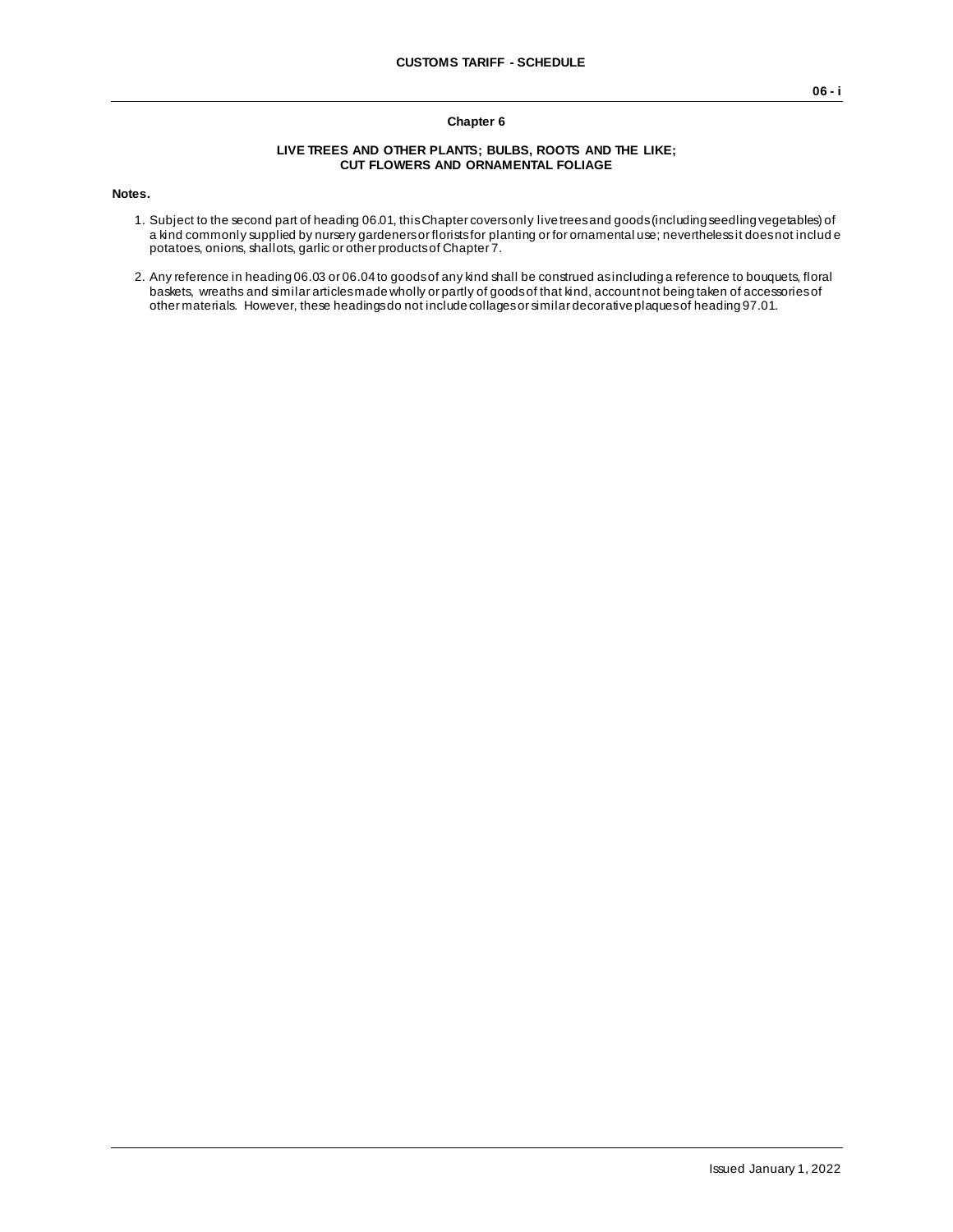## **CUSTOMS TARIFF - SCHEDULE**

| <b>Tariff</b><br>Item       | <b>SS</b> | <b>Description of Goods</b>                                                                                                                                                                                                                                    | Unit of<br>Meas.  | <b>MFN</b><br>Tariff | <b>Applicable</b><br><b>Preferential Tariffs</b>                                                                         |
|-----------------------------|-----------|----------------------------------------------------------------------------------------------------------------------------------------------------------------------------------------------------------------------------------------------------------------|-------------------|----------------------|--------------------------------------------------------------------------------------------------------------------------|
| 06.01                       |           | Bulbs, tubers, tuberous roots, corms, crowns and rhizomes, dormant, in<br>growth or in flower; chicory plants and roots other than roots of<br>heading 12.12.                                                                                                  |                   |                      |                                                                                                                          |
| 0601.10                     |           | -Bulbs, tubers, tuberous roots, corms, crowns and rhizomes, dormant                                                                                                                                                                                            |                   |                      |                                                                                                                          |
|                             |           | - - -Bulbs:                                                                                                                                                                                                                                                    |                   |                      |                                                                                                                          |
|                             |           | 0601.10.11 00 - - - - Of the genus <i>narcissus</i> , other than for use by florists or nurserymen for<br>forcing purposes or for growing on prior to disposal                                                                                                 | NMB               | 6%                   | CCCT, LDCT, UST,<br>MXT, CIAT, CT, CRT, IT,<br>PT, COLT, JT, PAT, HNT,<br>KRT, CEUT, UAT,<br>CPTPT, UKT: Free<br>GPT: 5% |
| 0601.10.19                  |           | $--$ Other                                                                                                                                                                                                                                                     |                   | Free                 | CCCT, LDCT, GPT, UST,<br>MXT, CIAT, CT, CRT, IT,<br>PT, COLT, JT, PAT, HNT,<br>KRT, CEUT, UAT,<br>CPTPT, UKT: Free       |
|                             |           |                                                                                                                                                                                                                                                                | NMB<br><b>NMB</b> |                      |                                                                                                                          |
|                             |           | ---Tubers, tuberous roots, corms, crowns and rhizomes:                                                                                                                                                                                                         |                   |                      |                                                                                                                          |
| 0601.10.21                  |           | - - - - Crowns of rhubarb or asparagus;<br>Tuberous roots of cannas, dahlias and paeonias;<br>Tubers, other tuberous roots, corms, other crowns and rhizomes, for use<br>by florists or nurserymen for forcing purposes or for growing on prior to<br>disposal |                   | Free                 | CCCT, LDCT, GPT, UST,<br>MXT, CIAT, CT, CRT, IT,<br>PT, COLT, JT, PAT, HNT,<br>KRT, CEUT, UAT,<br>CPTPT, UKT: Free       |
|                             |           | -----Tuberous roots of cannas, dahlias and paeonias:                                                                                                                                                                                                           | <b>NMB</b>        |                      |                                                                                                                          |
|                             |           |                                                                                                                                                                                                                                                                |                   |                      |                                                                                                                          |
|                             |           | -----Tubers, other tuberous roots, corms, other crowns and rhizomes, for<br>use by florists or nurserymen for forcing purposes or growing on prior to<br>disposal:                                                                                             |                   |                      |                                                                                                                          |
|                             |           |                                                                                                                                                                                                                                                                | DZN               |                      |                                                                                                                          |
|                             |           |                                                                                                                                                                                                                                                                |                   |                      |                                                                                                                          |
|                             |           |                                                                                                                                                                                                                                                                |                   |                      |                                                                                                                          |
| 0601.10.29 00 - - - - Other |           |                                                                                                                                                                                                                                                                | NMB               | 6%                   | CCCT, LDCT, UST,<br>MXT, CIAT, CT, CRT, IT,<br>PT, COLT, JT, PAT, HNT,<br>KRT, CEUT, UAT,<br>CPTPT, UKT: Free<br>GPT: 5% |

**0601.20 -Bulbs, tubers, tuberous roots, corms, crowns and rhizomes, in growth or in flower; chicory plants and roots**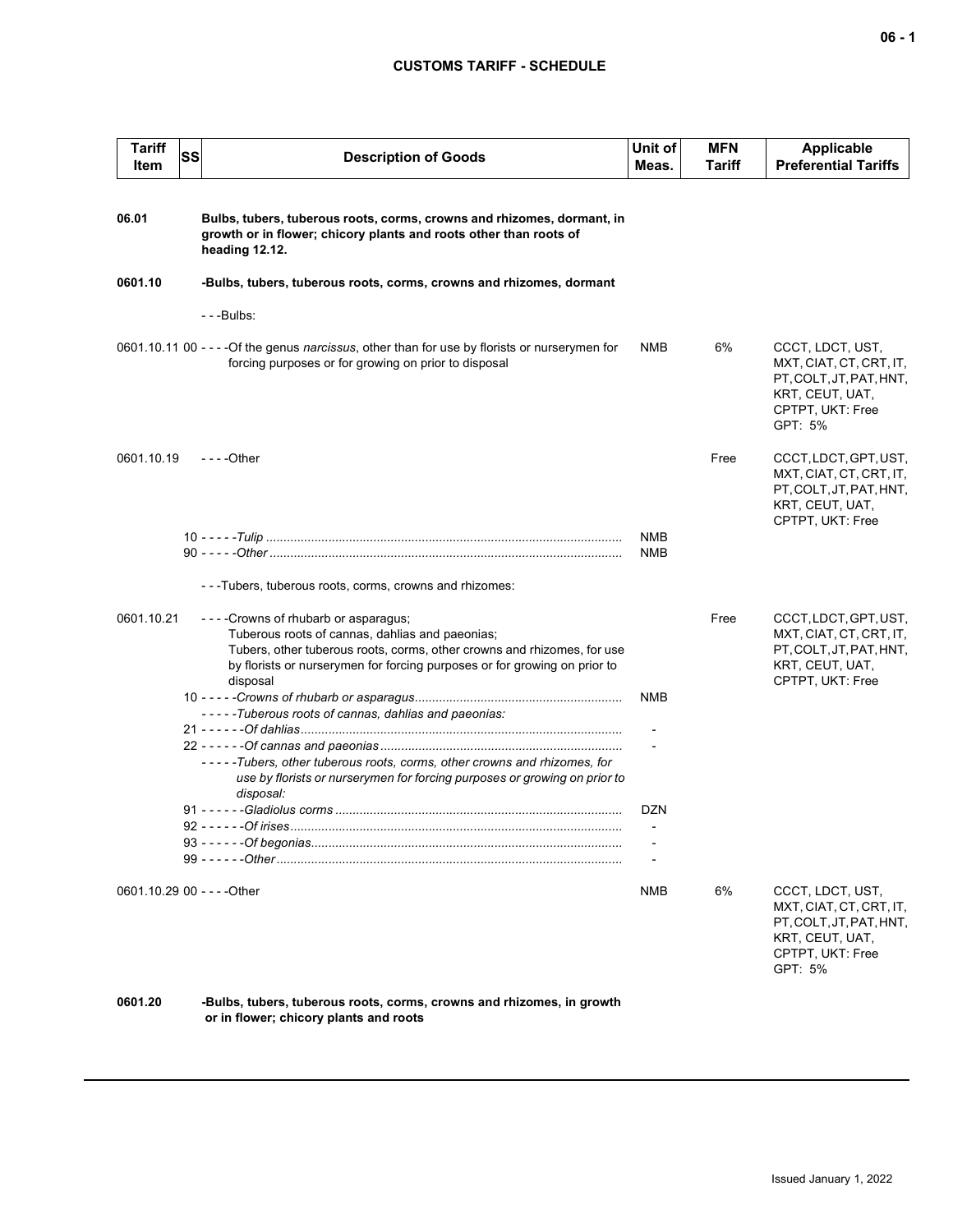| <b>Tariff</b>             | SS | <b>Description of Goods</b>                                                                                                                                                                       | Unit of           | <b>MFN</b>    | <b>Applicable</b>                                                                                                        |
|---------------------------|----|---------------------------------------------------------------------------------------------------------------------------------------------------------------------------------------------------|-------------------|---------------|--------------------------------------------------------------------------------------------------------------------------|
| Item                      |    |                                                                                                                                                                                                   | Meas.             | <b>Tariff</b> | <b>Preferential Tariffs</b>                                                                                              |
|                           |    | 0601.20.10 00 - - - Chicory plants and roots;<br>For use by florists or nurserymen for forcing purposes or for growing on<br>prior to disposal;<br>Tuberous roots of cannas, dahlias and paeonias | <b>NMB</b>        | Free          | CCCT, LDCT, GPT, UST,<br>MXT, CIAT, CT, CRT, IT,<br>PT, COLT, JT, PAT, HNT,<br>KRT, CEUT, UAT,<br>CPTPT, UKT: Free       |
| 0601.20.90 00 - - - Other |    |                                                                                                                                                                                                   | <b>NMB</b>        | 6%            | CCCT, LDCT, UST,<br>MXT, CIAT, CT, CRT, IT,<br>PT, COLT, JT, PAT, HNT,<br>KRT, CEUT, UAT,<br>CPTPT, UKT: Free<br>GPT: 5% |
| 06.02                     |    | Other live plants (including their roots), cuttings and slips; mushroom<br>spawn.                                                                                                                 |                   |               |                                                                                                                          |
|                           |    | 0602.10.00 00 -Unrooted cuttings and slips                                                                                                                                                        | <b>NMB</b>        | Free          | CCCT, LDCT, GPT, UST,<br>MXT, CIAT, CT, CRT, PT,<br>COLT, JT, PAT, HNT,<br>KRT, CEUT, UAT,<br>CPTPT, UKT: Free           |
| 0602.20.00                |    | -Trees, shrubs and bushes, grafted or not, of kinds which bear edible<br>fruit or nuts                                                                                                            |                   | Free          | CCCT, LDCT, GPT, UST,<br>MXT, CIAT, CT, CRT, NT,<br>PT, COLT, JT, PAT, HNT,<br>KRT, CEUT, UAT,<br>CPTPT, UKT: Free       |
|                           |    |                                                                                                                                                                                                   | <b>NMB</b><br>NMB |               |                                                                                                                          |
|                           |    | 0602.30.00 00 -Rhododendrons and azaleas, grafted or not                                                                                                                                          | <b>NMB</b>        | Free          | CCCT, LDCT, GPT, UST,<br>MXT, CIAT, CT, CRT, NT,<br>PT, COLT, JT, PAT, HNT,<br>KRT, CEUT, UAT,<br>CPTPT, UKT: Free       |
| 0602.40                   |    | -Roses, grafted or not                                                                                                                                                                            |                   |               |                                                                                                                          |
|                           |    | 0602.40.10 00 - - - Multiflora rosebushes                                                                                                                                                         | <b>NMB</b>        | 6%            | CCCT, LDCT, UST,<br>MXT, CIAT, CT, CRT, PT,<br>COLT, JT, PAT, HNT,<br>KRT, CEUT, UAT,<br>CPTPT, UKT: Free<br>GPT: 5%     |
| 0602.40.90 00 - - - Other |    |                                                                                                                                                                                                   | <b>NMB</b>        | Free          | CCCT, LDCT, GPT, UST,<br>MXT, CIAT, CT, CRT, PT,<br>COLT, JT, PAT, HNT,<br>KRT, CEUT, UAT,<br>CPTPT, UKT: Free           |

**0602.90 -Other**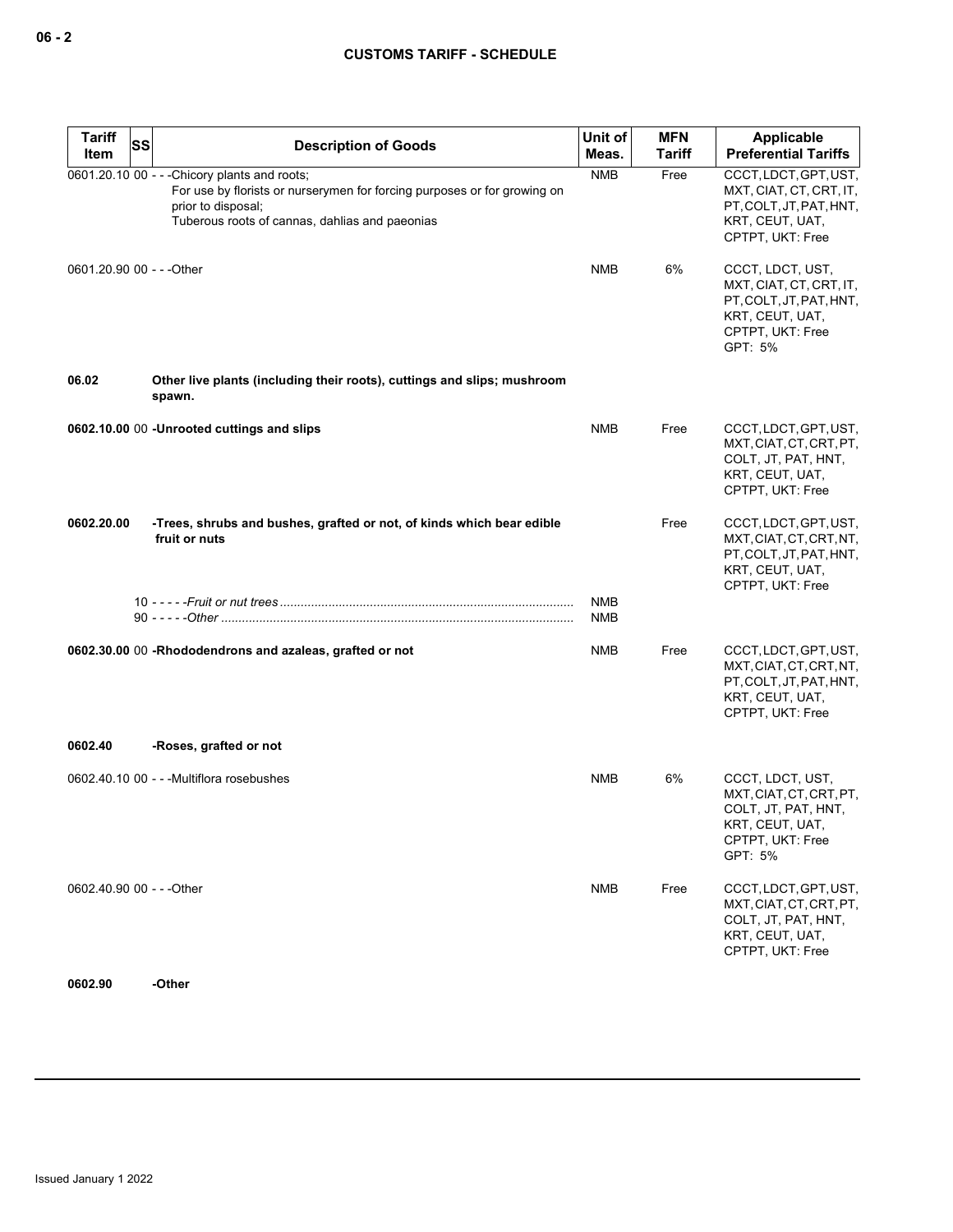# **CUSTOMS TARIFF - SCHEDULE**

| <b>Tariff</b><br>Item   | <b>SS</b> | <b>Description of Goods</b>                                                                                                                                                                                                                                                                                                                                                                                                                                                                                                                                              | Unit of<br>Meas.                                                                               | MFN<br>Tariff | <b>Applicable</b><br><b>Preferential Tariffs</b>                                                                             |
|-------------------------|-----------|--------------------------------------------------------------------------------------------------------------------------------------------------------------------------------------------------------------------------------------------------------------------------------------------------------------------------------------------------------------------------------------------------------------------------------------------------------------------------------------------------------------------------------------------------------------------------|------------------------------------------------------------------------------------------------|---------------|------------------------------------------------------------------------------------------------------------------------------|
| 0602.90.10              |           | - - - Mushroom spawn;<br>Palms, ferns (other than tuberous rooted ferns), rubber plants (ficus), lilacs,<br>araucarias, laurels, cacti, trees, teasels, sweet potato plants,<br>cabbage seedlings, cauliflower seedlings, onion seedlings and strawberry<br>plants;<br>For producing cuttings, buds, scions, seeds or similar goods or for having<br>grafting, layering or other operations performed on them;<br>For producing vegetables;<br>For propagation purposes or for use by florists or nurserymen for forcing<br>purposes or for growing on prior to disposal | <b>KGM</b><br><b>NMB</b><br><b>NMB</b><br><b>NMB</b><br><b>NMB</b><br><b>NMB</b><br><b>NMB</b> | Free          | CCCT, LDCT, GPT, UST,<br>MXT, CIAT, CT, CRT, PT,<br>COLT, JT, PAT, HNT,<br>KRT, CEUT, UAT,<br>CPTPT, UKT: Free               |
| 0602.90.90              |           | $- -$ Other                                                                                                                                                                                                                                                                                                                                                                                                                                                                                                                                                              |                                                                                                | 6%            | CCCT, LDCT, UST,<br>MXT, CIAT, CT, CRT, IT,<br>NT, PT, COLT, JT, PAT,<br>HNT, KRT, CEUT, UAT,<br>CPTPT, UKT: Free<br>GPT: 5% |
| 06.03                   |           | Cut flowers and flower buds of a kind suitable for bouquets or for<br>ornamental purposes, fresh, dried, dyed, bleached, impregnated or                                                                                                                                                                                                                                                                                                                                                                                                                                  | NMB<br><b>NMB</b>                                                                              |               |                                                                                                                              |
|                         |           | otherwise prepared.<br>-Fresh:                                                                                                                                                                                                                                                                                                                                                                                                                                                                                                                                           |                                                                                                |               |                                                                                                                              |
| 0603.11.00 00 - - Roses |           |                                                                                                                                                                                                                                                                                                                                                                                                                                                                                                                                                                          | <b>DZN</b>                                                                                     | 10.5%         | AUT, NZT, CCCT, LDCT,<br>UST, MXT, CIAT, CT,<br>CRT, PT, COLT, JT, PAT,<br>HNT, KRT, CEUT, UAT,<br>CPTPT, UKT: Free          |
|                         |           | 0603.12.00 00 - - Carnations                                                                                                                                                                                                                                                                                                                                                                                                                                                                                                                                             | DZN                                                                                            | 8%            | AUT, NZT, CCCT, LDCT,<br>UST, MXT, CIAT, CT,<br>CRT, PT, COLT, JT, PAT,<br>HNT, KRT, CEUT, UAT,<br>CPTPT, UKT: Free          |
| 0603.13                 |           | - -Orchids                                                                                                                                                                                                                                                                                                                                                                                                                                                                                                                                                               |                                                                                                |               |                                                                                                                              |
|                         |           | 0603.13.10 00 - - - Cymbidium                                                                                                                                                                                                                                                                                                                                                                                                                                                                                                                                            |                                                                                                | 16%           | AUT, NZT, CCCT, LDCT,<br>GPT, UST, MXT, CIAT,<br>CT, CRT, PT, COLT, JT,<br>PAT, HNT, KRT, CEUT,<br>UAT, CPTPT, UKT: Free     |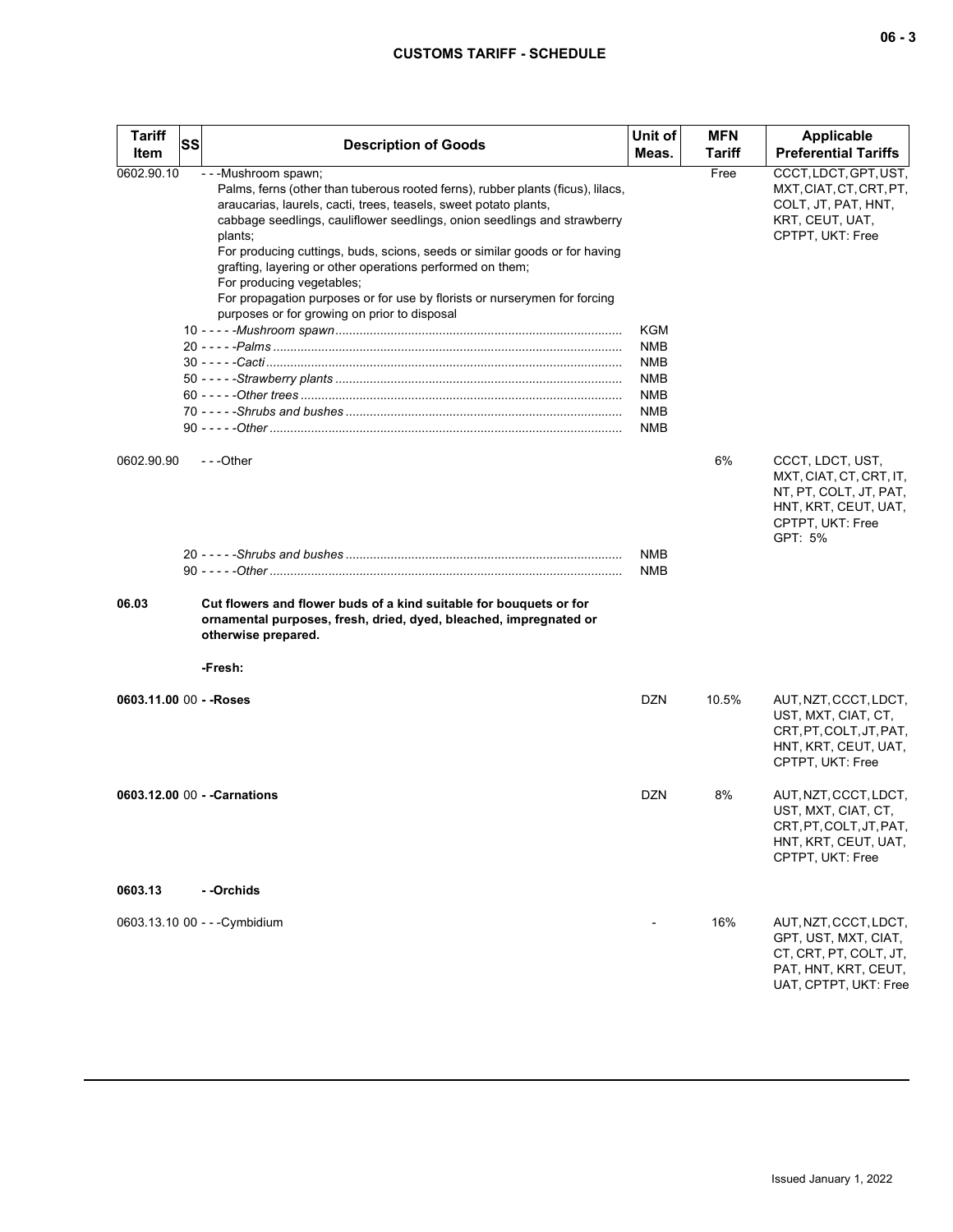| <b>Tariff</b><br><b>SS</b>        | <b>Description of Goods</b>                                                                                                                                                                                                                                     | Unit of    | <b>MFN</b>             | Applicable                                                                                                                      |
|-----------------------------------|-----------------------------------------------------------------------------------------------------------------------------------------------------------------------------------------------------------------------------------------------------------------|------------|------------------------|---------------------------------------------------------------------------------------------------------------------------------|
| Item<br>0603.13.90 00 - - - Other |                                                                                                                                                                                                                                                                 | Meas.      | <b>Tariff</b><br>12.5% | <b>Preferential Tariffs</b><br>AUT, NZT, CCCT, LDCT,                                                                            |
|                                   |                                                                                                                                                                                                                                                                 |            |                        | GPT, UST, MXT, CIAT,<br>CT, CRT, PT, COLT, JT,<br>PAT, HNT, KRT, CEUT,<br>UAT, CPTPT, UKT: Free                                 |
|                                   | 0603.14.00 00 - - Chrysanthemums                                                                                                                                                                                                                                | <b>DZN</b> | 8%                     | AUT, NZT, CCCT, LDCT,<br>UST, MXT, CIAT, CT,<br>CRT, PT, COLT, JT, PAT,<br>HNT, KRT, CEUT, UAT,<br>CPTPT, UKT: Free             |
|                                   | 0603.15.00 00 - - Lilies (Lilium spp.)                                                                                                                                                                                                                          |            | 6%                     | AUT, NZT, CCCT, LDCT,<br>UST, MXT, CIAT, CT,<br>CRT, PT, COLT, JT, PAT,<br>HNT, KRT, CEUT, UAT,<br>CPTPT, UKT: Free             |
| 0603.19.00 00 - - Other           |                                                                                                                                                                                                                                                                 |            | 6%                     | AUT, NZT, CCCT, LDCT,<br>UST, MXT, CIAT, CT,<br>CRT.PT.COLT.JT.PAT.<br>HNT, KRT, CEUT, UAT,<br>CPTPT, UKT: Free                 |
| 0603.90                           | -Other                                                                                                                                                                                                                                                          |            |                        |                                                                                                                                 |
|                                   | 0603.90.10 00 - - - Gypsophila, dyed, bleached or impregnated                                                                                                                                                                                                   |            | 6.5%                   | CCCT, LDCT, UST,<br>MXT, CIAT, CT, CRT, IT,<br>PT, COLT, JT, PAT, HNT,<br>KRT, CEUT, UAT,<br>CPTPT, UKT: Free<br>GPT: 5%        |
|                                   | 0603.90.20 00 - - - Other gypsophila                                                                                                                                                                                                                            |            | 8%                     | AUT, NZT, CCCT, LDCT,<br>UST, MXT, CIAT, CT,<br>CRT, PT, COLT, JT, PAT,<br>HNT, KRT, CEUT, UAT,<br>CPTPT, UKT: Free             |
| 0603.90.90 00 - - - Other         |                                                                                                                                                                                                                                                                 |            | Free                   | AUT, NZT, CCCT, LDCT,<br>GPT, UST, MXT, CIAT,<br>CT, CRT, IT, PT, COLT,<br>JT, PAT, HNT, KRT,<br>CEUT, UAT, CPTPT,<br>UKT: Free |
| 06.04                             | Foliage, branches and other parts of plants, without flowers or flower<br>buds, and grasses, mosses and lichens, being goods of a kind suitable<br>for bouquets or for ornamental purposes, fresh, dried, dyed, bleached,<br>impregnated or otherwise prepared. |            |                        |                                                                                                                                 |

**0604.20 -Fresh**